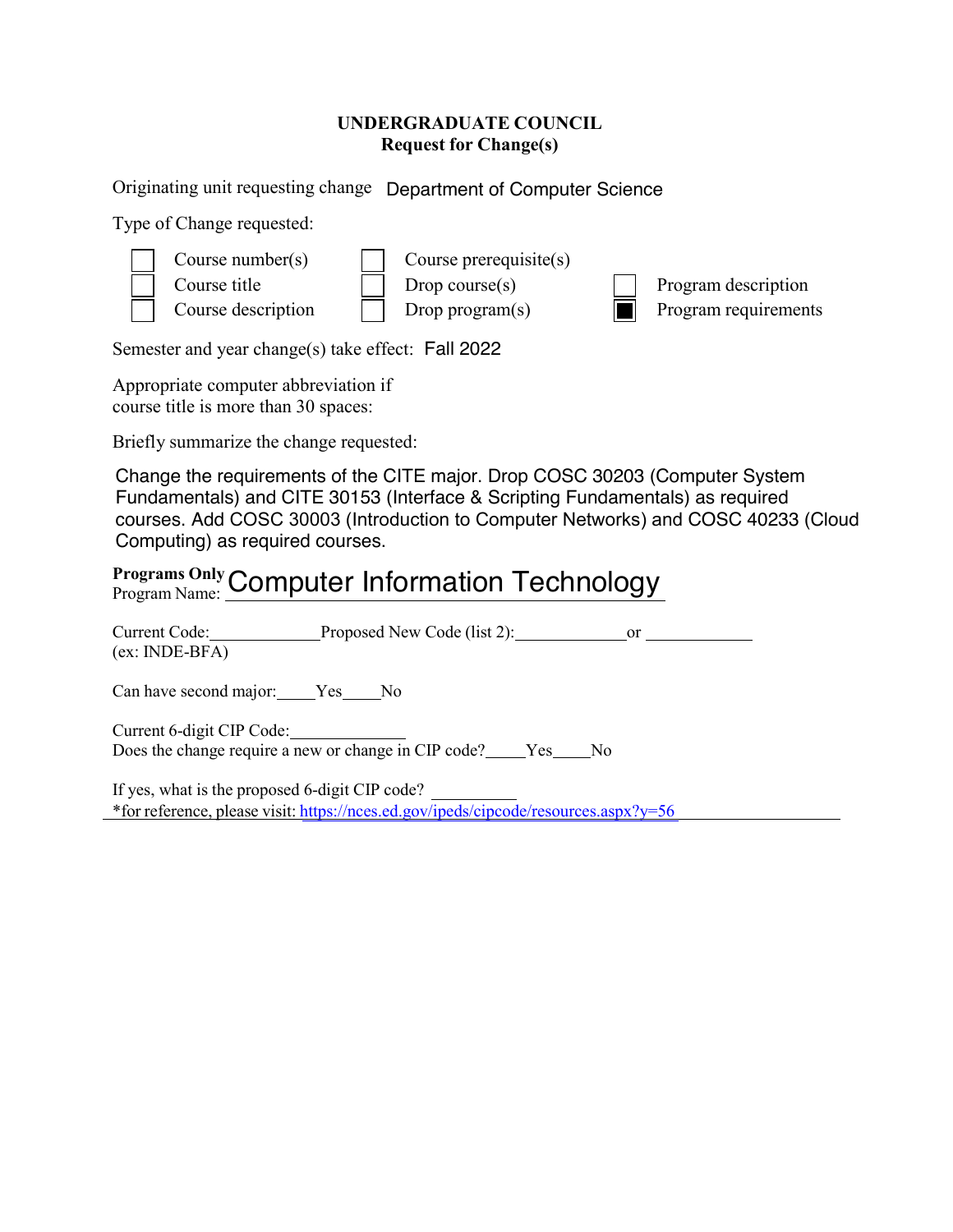## Catalog copy

| Present catalog copy (paste-up from<br>catalog is acceptable.                      | Proposed change(s). (Include exact catalog<br>copy as desired. Underline changes)  |
|------------------------------------------------------------------------------------|------------------------------------------------------------------------------------|
| The program of study requires of 45 hours,<br>on a 124-hour degree, consisting of: | The program of study requires of 45 hours,<br>on a 120-hour degree, consisting of: |
| <b>Core Courses</b><br>COSC 10403 Introduction to Programming                      | Core Courses<br>COSC 10403 Introduction to Programming                             |
| COSC 20203 Techniques in Programming                                               | COSC 20203 Techniques in Programming                                               |
| COSC 20803 Data Structures                                                         | COSC 20803 Data Structures                                                         |
| COSC 30203 Computer System<br><b>Fundamentals</b>                                  | COSC 30003 Introduction to Computer<br><b>Networks</b>                             |
| .                                                                                  |                                                                                    |
| CITE 30153 Interface & Scripting<br><b>Fundamentals</b>                            | COSC 40233 Cloud Computing                                                         |
|                                                                                    | .                                                                                  |

1. What is the justification for the change(s) requested?

Replacing COSC 30203 and CITE 30153 with COSC 30003 (Introduction to Computer Networks) and COSC 40233 (Cloud Computing) will better prepare CITE majors for their future careers in information technology.

2. If applicable, explain how the change(s) will affect the current program outcomes and assessment mechanisms.

N/A

3. **Faculty Resources:** How will the unit provide faculty support for this change and any other impact this change may have on other current departmental listings. N/A